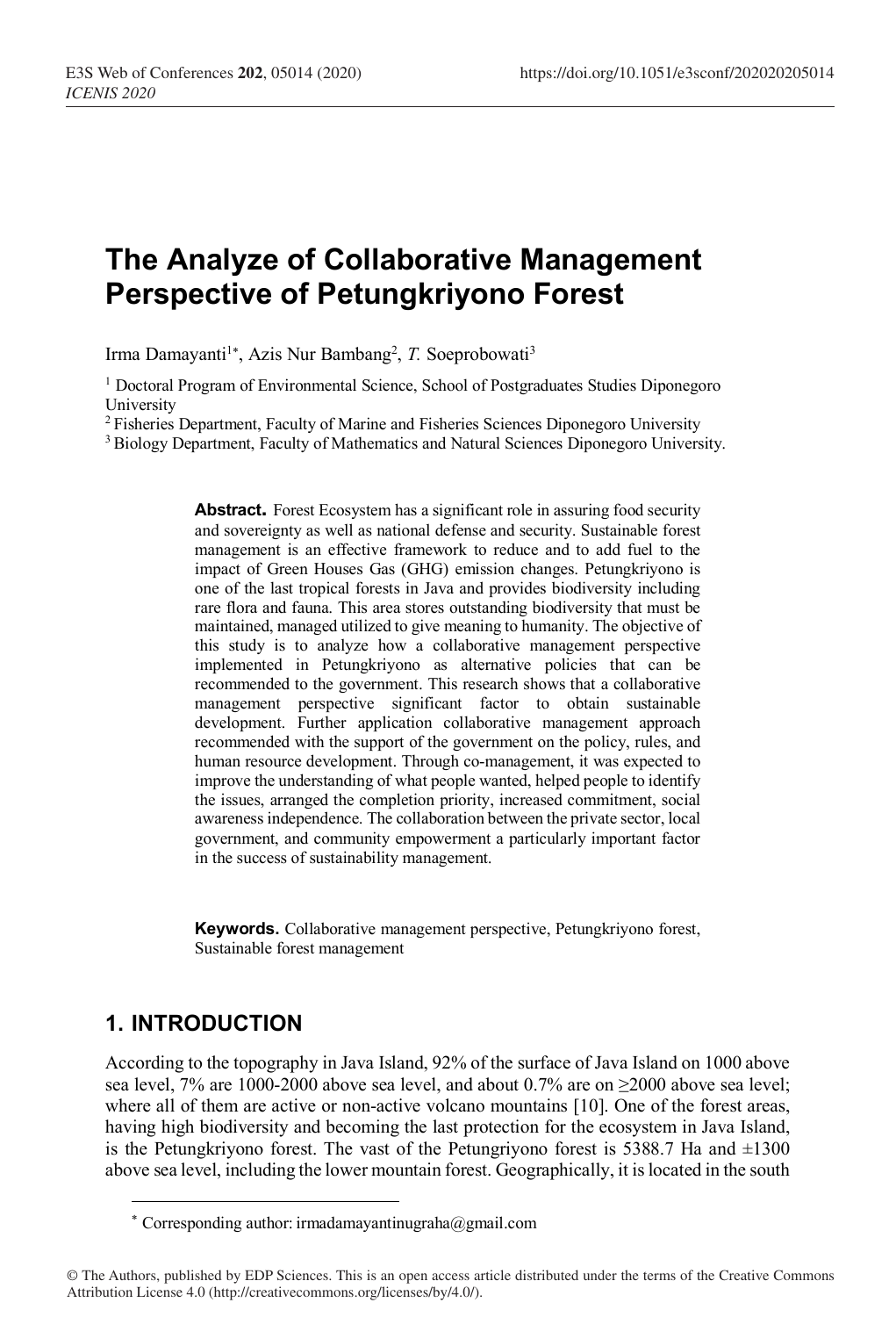of Pekalongan regency and abuts on Dieng Mountain. Administratively, the Petungkriyono forest has a status of protected forest and limited production forest, managed by Forest Management Unit of Perhutani KPH of East Pekalongan. To find the most appropriate policy that can be implemented to conserve the balance of the ecosystem in the Petungkriyono forest, one of the efforts is to understand the analysis of collaborative management perspective.

Sustainable forest management contributes positively to climate change mitigation and adaptation. Rehabilitation of degraded forests and lands will increase the capacity of the forest to absorb and store carbon which ultimately improves the resilience of forest ecosystems against climate change [2]. One of the challenges faced by policymakers is how to assess the value of natural resources comprehensively. In this case, it is not only the market value of goods produced by forest ecosystems but also the service of it [5].

The collaboration between the private sector, local government, and community empowerment a particularly important factor in the success of sustainability management. Environmental education can encourage active involvement and greater public participation. Management's decision to include local input will be more successful and gain greater political support.

One of the participations and partnership in the environmental approach was known as collaborative management or co-management. The defined co-management as the real power-sharing between local managers and government so each side could control the deviation that would be done by other sides. While, co-management could be defined as responsibility-sharing between related parties, such as government, society to manage resources, the environment. Furthermore, the implementation of co-management could be gradual/ varied from informing to until the society could control all of the management as community control [9]. Co-management was a pluralist approach to manage the natural resources by multi-stakeholders in variation role to reach the purpose of environmental conservation, sustainable utilization of natural resources and a fair share of advantages and responsibility between some leveling/stratifications of co-management.

Co-management was based on participation approach and partnership that focused on 3 things, i.e.: (1) Social justice, (2) Sustainable utilization of natural resources (3) Implementation of the local people initiative. The implementation level of co-management was started from consensus searching until responsibility [3].

The objective of this study is to analyze how a collaborative management perspective implemented in Petungkriyono as alternative policies that can be recommended to the government.

## **2. METHODOLOGY**

#### **Study Area**

The research was done in the forest area, Petungkriyono District, Pekalongan Regency, which was divided into 9 Sub-Districts. This study is located at 7°08'30" S -109°44'39" E in the Petungkriyono Forest, Pekalongan Regency, Central Java, Indonesia (figure 1). The forest cover of Petungkriyono is about 73.2% (5347.5 Ha) from its total land 7358 Ha.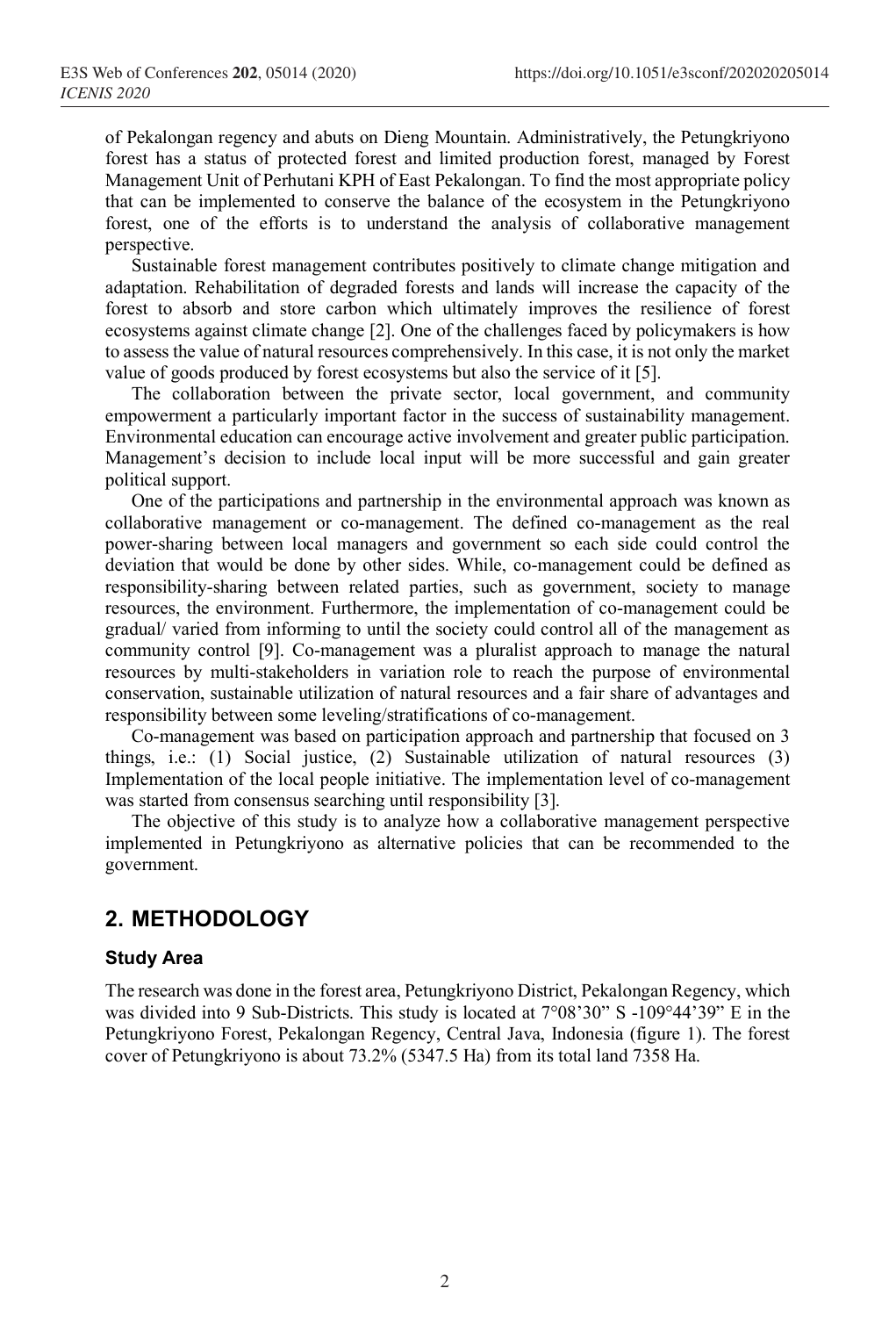

**Figure 1.** Study site at the Petungkriyono forest.

This research focused on Petungkriyono Sub District, at Pekalongan Regency Central Java Province. The Petungkriyono forest has dominated some stand of vegetation with high diversity consist of 29.1% Pine forest (Limited Production Forest - HPT), 54.6% reserved forest (Protected Forest or Mixed Forest - RBC), 10.7% Puspa stand and 5.6% unproductive area (figure 2).



**Figure 2.** (a) The Mixed forest of Petungkriyono, (b) Pine Forest of Petungkriyono

There are two aspects influenced as follows to act for something or doing the action and to observe the activity impact. The action can be an idea or concept that a group or community was done. For minimizing the lack of measurement, 4 steps that needed to do i.e.: First is, arranging the indicators that were in detail and measured quantitatively, second is doing the measurement of stakeholder's perception before and after the stimulus. The third is doing the comparison study between sampling activities to compare and understand some factors that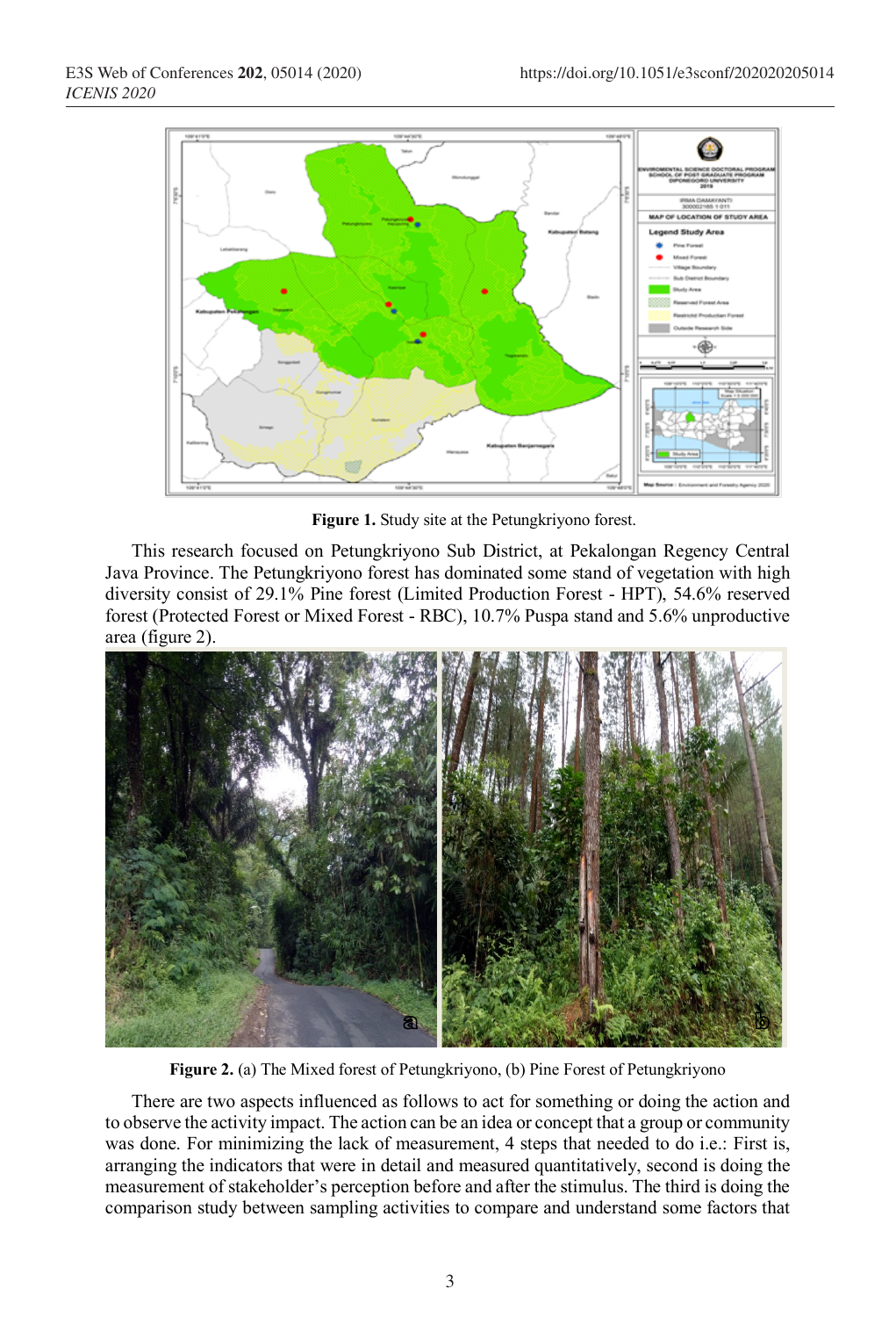affected to collaborative management. Fourth is doing quantitative analysis as a basis of a justification measurement result.

The working hypothesis that was submitted on this research, First is co-management application was affected by stakeholder participation, area of vegetation cover economic benefits; second the factor of good pre-condition, good condition mechanism.

### **3. RESULT AND DISCUSSION**

#### **Collaborative Management Perspective**

While applying the co-management to resolve the environmental problems, it needed to be done holistically by giving priority to the principles of togetherness, sharing, and trust. Mitchell (1997 and 2000) stated that togetherness and equality were important principles of co-management, along with togetherness and equality. When they came along together, it was expected to exist sharing and participation.

Collaborative management (co-management) as a partnership- based approach was developed as a response to the weaknesses of previous approaches, such as state-based and community-based in environmental management. On the two of the first approach (statebased), the most basic weaknesses were a lack of social participation, and the communitybased approach was the factors of ability and funding became the main obstacle [8].

This participation was an important element in environmental management because of participation would guarantee program sustainability. As stated above Collaborative Management Perspective, the approaches of environmental management in Petungkriyono there were some fours conditioned to be concerned about depth used i.e figure 3:



**Figure 3.** Perspective of Co-Management [1]

According to Theory/ Concept perspective of Co-management, the existing condition of Petungkriyono forest management is still not optimal yet by applying the Sustainable Development Goals System (SDGs), which is the forest area that is in de facto in a form of the natural forest but in de jure it is a limited production of 105 forest area and few of protected forest area. So, while it happens the tree loggings and the transfer of forest status becomes cultivate an area of potato farming that affects the decreasing quality of the forest. It cannot be proceeded legally due to its designation.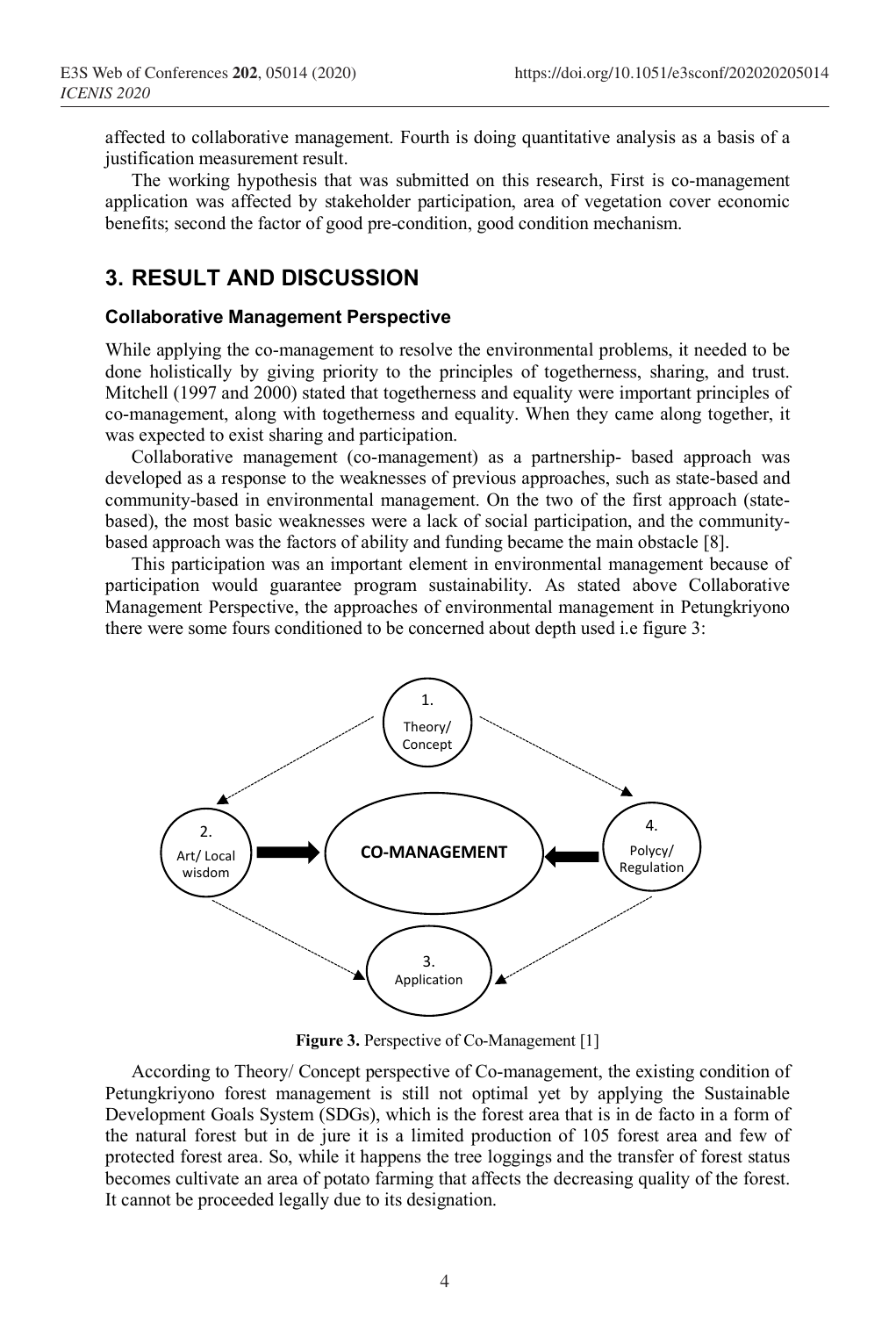According to Regulation Aspect that has been done by Local Government, in Petungkriyono management is still focus on increasing the locally-generated revenue (*Pendapatan Asli Daerah* – PAD) through eco-tourism aspect and improvement of facilities and infrastructure, and they don't count the aspect of environmental sustainability for nextgeneration yet. So, it needs the judicial review about the regulation of Petungkriyono forest management by integrating the climate change adaptation into the development planning.

According to Arts/Local wisdom, people in Petungkriyono has the local wisdom to manage the forest, so it can stand until it now becomes the only natural forest in Java Island. If we review from the local wisdom aspect, where people keep enjoy the natural condition for what it is and maintained for the next generation affected the development as efforts to increase the welfare of farmers and people around the forest. The development has changed people's thought that lives in the forest and they are influenced by people outside their community. The negative impact is when local wisdom has been influenced by an outside culture so it changes people's mindset, from a natural lifestyle, becomes a metropolitan lifestyle around the forest to fulfill their needs. It causes damage forest ecosystem and it is more difficult to control.

Through the approach of a collaboration management application in the management of Petungkriyono natural forest, by holding three main principles of collaboration management, such as togetherness or equality, sharing, and trust. It is needed to bring a positive effect on people to take care of their forests to be sustainable. Some factors that are influenced by the application of co-management in the Petungkriyono forest, i.e.: Good pre-condition, Good condition mechanism, Right space dimension, Local people's steadiness Human factor.

Management of Petungkriyono forest nowadays still does not give priority to the synergy between bottom-up and top-down, as can be seen in the table below:

| <b>Explanation</b> | <b>Existing</b><br><b>Conditions</b>                                                                                                       | <b>Expected</b><br><b>Conditions</b>                                                                                                        | <b>Issues</b>                                                                                           | <b>Solution</b>                                                                                    |
|--------------------|--------------------------------------------------------------------------------------------------------------------------------------------|---------------------------------------------------------------------------------------------------------------------------------------------|---------------------------------------------------------------------------------------------------------|----------------------------------------------------------------------------------------------------|
| Strategy           | The<br>management<br>system of the<br><b>State Forest</b><br>Area was<br>controlled by<br>Perhutani as<br>a unit of<br>forestry in<br>Java | Local<br>Government with<br>the non-<br>governmental<br>an organization<br>can take a<br>role in the State<br>Forest<br>Area<br>management. | A binding legal<br>rule and the<br>loss of<br>authority for<br>forest<br>management in<br>Regency/City. | Management<br>of forest<br>area by<br>collaboration<br>pattern and<br>share roles.                 |
| Structure          | Organization<br>as manager<br>of the forest<br>area has<br>different<br>authorities                                                        | Special<br>management that<br>covers various<br>parties,<br>such as<br>Perhutani and<br>society.                                            | The<br>weaknesses of<br>synergy/<br>alignment<br>between<br>stakeholders.                               | The<br>formation of<br>semi-<br>autonomous<br>institutions<br>as manager<br>in the forest<br>area. |
| System             | - The weak<br>supervision<br>forest area.                                                                                                  | - More effective<br>control<br>to prevent the<br>deforestation and<br>land                                                                  | - The extent of<br>the area<br>to be<br>addressed.                                                      | Judicial<br>review of<br>status<br>changes of<br>forest                                            |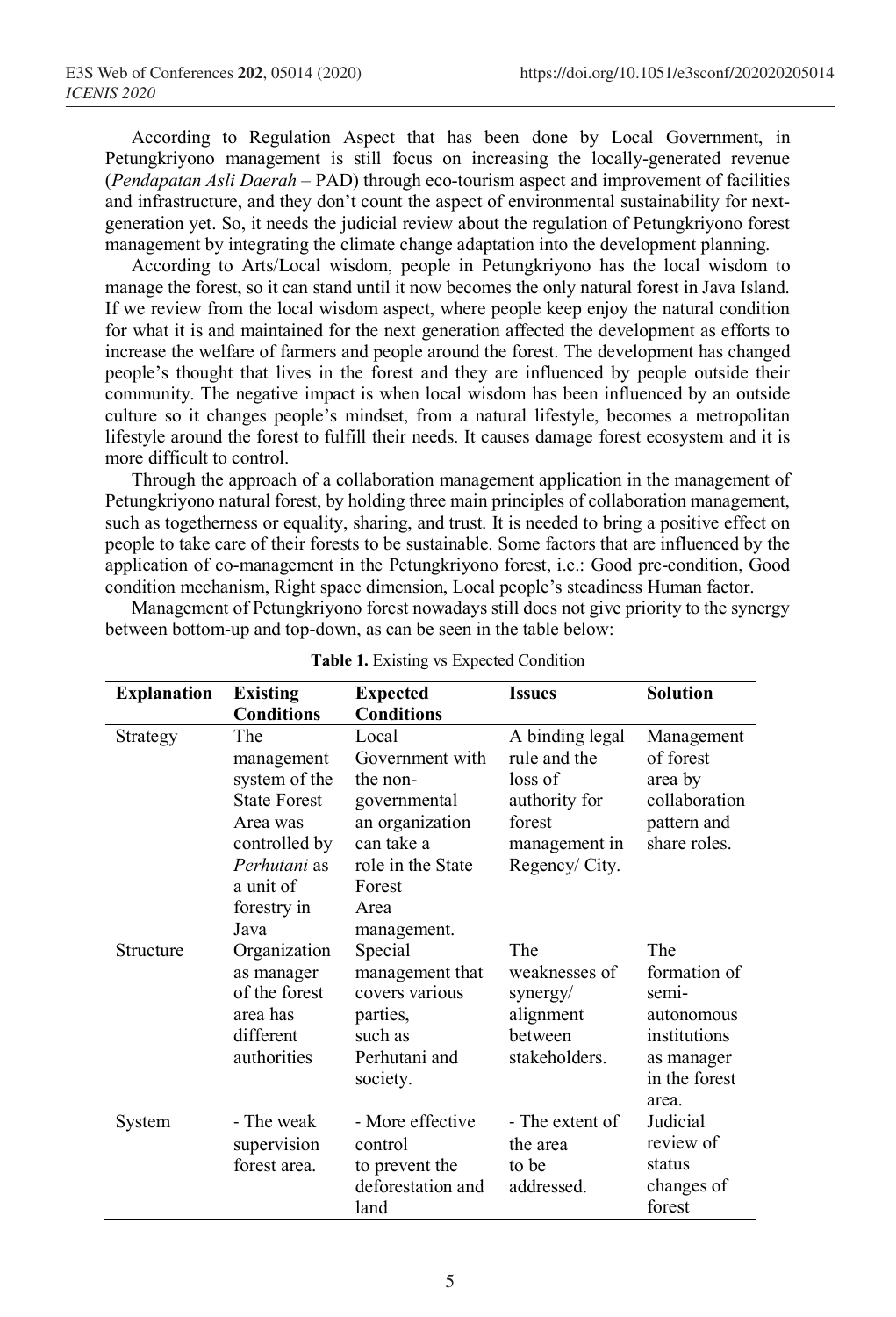|                  | - The<br>upgrade<br>status of<br>forest area<br>still uses old<br>pattern and<br>still no<br>revision for<br>new<br>regulations.                                 | degradation.<br>- Need the status<br>changes<br>secondary<br>forest area on the<br>production forest<br>becomes primary<br>natural forest in a<br>form conserved<br>area. | - The status<br>changes to<br>forest area<br>needs longer<br>process<br>because it<br>needs political<br>willingness<br>from<br>central                                                        | area.                                                                                                                                                                     |
|------------------|------------------------------------------------------------------------------------------------------------------------------------------------------------------|---------------------------------------------------------------------------------------------------------------------------------------------------------------------------|------------------------------------------------------------------------------------------------------------------------------------------------------------------------------------------------|---------------------------------------------------------------------------------------------------------------------------------------------------------------------------|
| Shared<br>Values | - The<br>development<br>of forest<br>areas put<br>forward the<br>result<br>management.<br>- The role of<br>surrounding<br>people still<br>marginalized.          | The expanding of<br>utilization of<br>environmental<br>services.<br>- The increasing<br>of<br>community roles<br>in<br>forest security<br>and<br>management.              | government<br>- The existence<br>of<br>production<br>target that<br>needs to be<br>reached by<br>company<br>(Perhutani).<br>- Still,<br>numerous<br>natural<br>potencies are<br>not found yet. | The<br>development<br>of<br>natural<br>laboratory                                                                                                                         |
| Style            | A<br>bureaucratic<br>leadership A<br>style that still<br>put forward<br>the budget-<br>based<br>activities<br>and according<br>to the order of<br>their leaders. | The innovation of<br>A leadership<br>style that is<br>out of the box<br>and<br>visionary.                                                                                 | - Concerns<br>over legal<br>issues.<br>- The existence<br>of loyal<br>doctrine to the<br>leaders so the<br>innovation that<br>will be done<br>according<br>to leaders'<br>agreement.           | The<br>application<br>of the right<br>man in the<br>right<br>place<br>through fit<br>and the<br>proper test<br>for civil<br>servants that<br>will occupy<br>the position. |
| Staff            | Lack of<br>forest<br>officers.<br>- Limited<br>human<br>resources<br>that handle<br>technically                                                                  | - Forest officers<br>in each<br>KRPH.<br>- The increasing<br>of<br>functional<br>technical<br>officers.                                                                   | The<br>moratorium of<br>civil servant<br>admission.                                                                                                                                            | Procurement<br>of<br>outsourcing<br>officers in<br>the forest<br>and forest<br>officers.                                                                                  |
| <b>Skill</b>     | 1. Low<br>quality of<br>human<br>resources<br>around the<br>forest.                                                                                              | 1. Empowerment<br>of<br>people around the<br>forest.<br>2. Effective<br>forum of                                                                                          | 1. Limited<br>social<br>accompaniment<br>and<br>empowerment.                                                                                                                                   | Appointment<br>of<br>outsourcing<br>officers                                                                                                                              |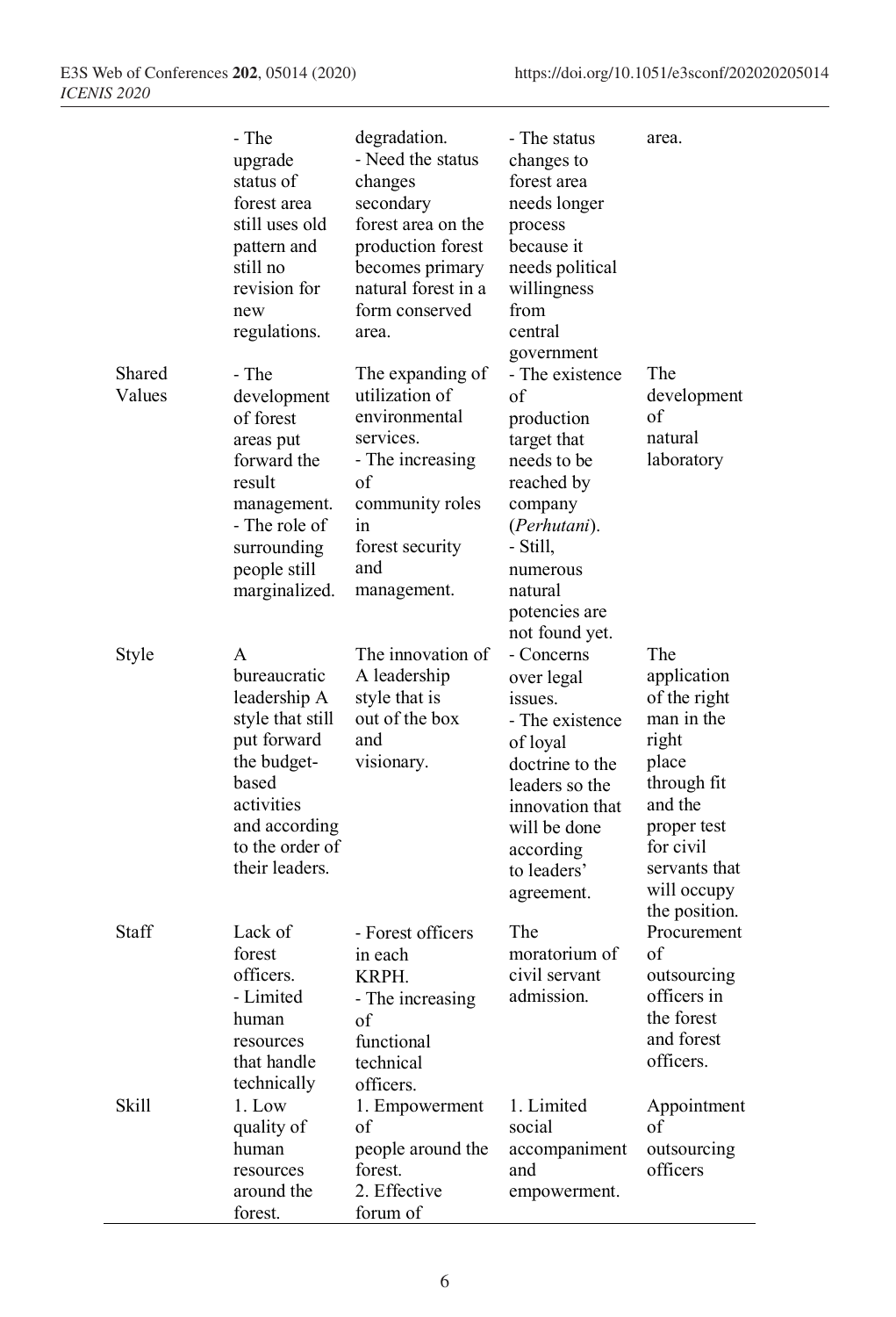| community.<br>between<br>between<br>3. Increasing the<br>stakeholders<br>quality and<br>3. A<br>quantity of the<br>apparatus. | for apparatus<br>stakeholders.<br>moratorium of<br>civil servant<br>admission. |
|-------------------------------------------------------------------------------------------------------------------------------|--------------------------------------------------------------------------------|
|-------------------------------------------------------------------------------------------------------------------------------|--------------------------------------------------------------------------------|

The problem mapping was done to identify some issues that became the cause of not yet optimal forest area management in Petungkriyono. Based on the result of issues identification so the formulation of the issues was:

#### a. **Regional Management Model**.

- 1) The forest area management model that was not right yet.
- 2) The community engagement was still not optimal yet.
- 3) PHBM pattern that was not yet synergies to develop the forest area.

#### **b. Leadership.**

- 1) Weak supervision of protection and security in the forest area.
- 2) Less of firmness in handling illegal hunting, land occupation illegal logging.
- 3) Lack of performance of the area manager apparatus to manage the tenure conflict.

#### **c. Human Resources**

- 1) Low human resources around the forest area.
- 2) Not functioning Forest Village Community Organization.
- 3) The low economic level of people around the forest area.
- 4) Lack of information access, facilities, and infrastructures around the forest area.

#### d. **Intersectoral**

- 1) Lack of coordination for forest management activities.
- 2) Lack of stakeholder roles in handling the cases that happened to protect forest and nature conservation.
- 3) Lack of a shared program that involves all stakeholders for forest management.

#### **e. Area Status**

- 1) The monopoly of forest tenure by *Perhutani*.
- 2) The existence of authority transfer rules in the forestry sector.
- 3) Forest area status in a form of limited production forest.

From those problem's mapping, it could be concluded to describe the main problem used three indicators according to Rachel Porter and Adam Mansky 2010. Those three parameters were used as material to score the problems that needed to be solved (priority). Description of that three parameters (urgency, growth, and relevance) and their indicators and scores could be seen in Table 2.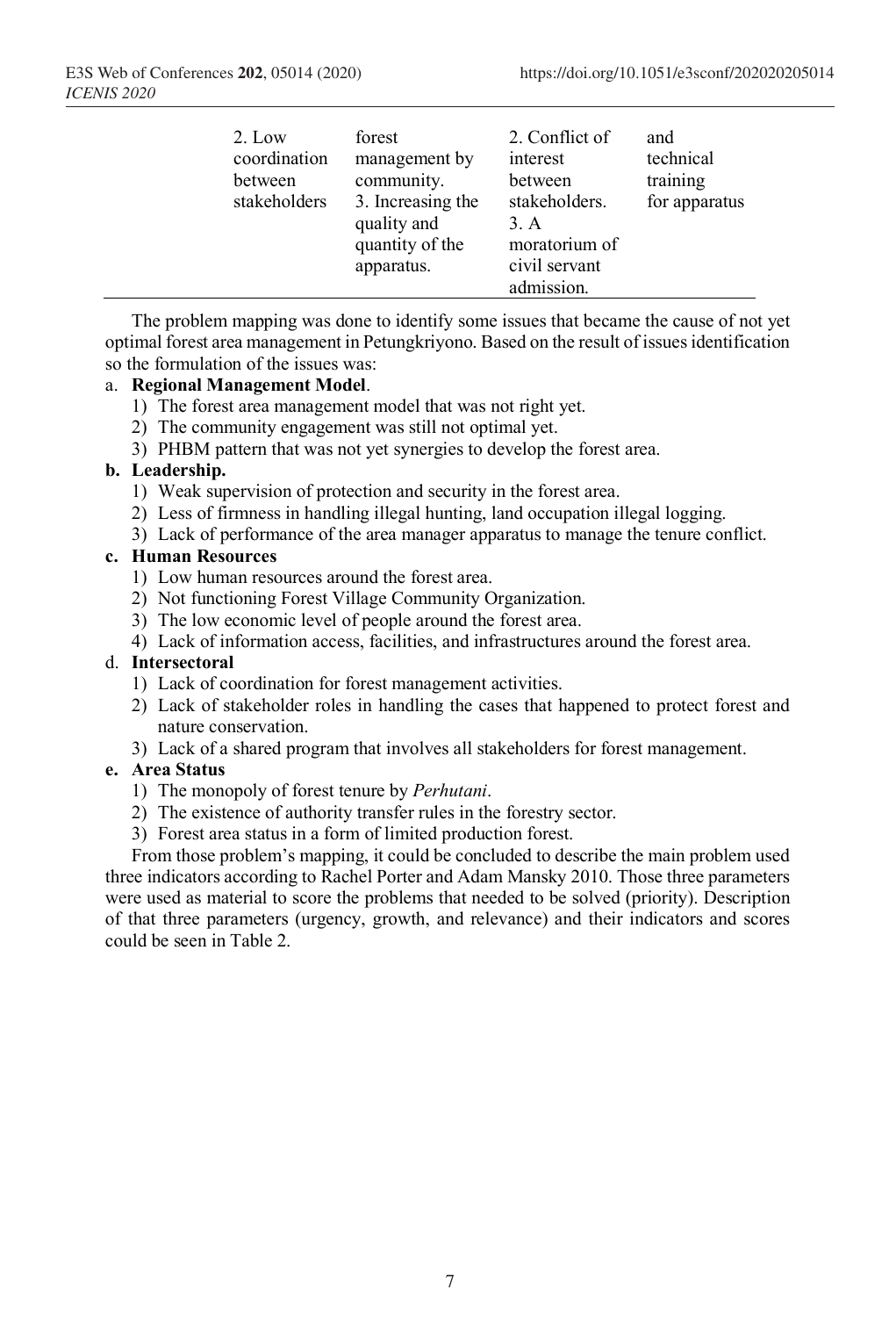| Parameter | Concept                                     | <b>Operational Definition</b>                   |                                                  |                                                  |                                                   |  |
|-----------|---------------------------------------------|-------------------------------------------------|--------------------------------------------------|--------------------------------------------------|---------------------------------------------------|--|
|           | Definition                                  | Indicator                                       |                                                  |                                                  |                                                   |  |
| Urgency   | The criticality<br>level of a<br>problem    | Regulation                                      | No<br>regulation<br>yet                          | Regulation<br>without<br>guidance                | Regulation<br>with guidance                       |  |
| Growth    | Increased<br>scope and<br>policy scale      | Leverage                                        | Could not push<br>the growth of<br>other sectors | Could push the<br>growth of other<br>sectors     | Could push the<br>growth > than 1<br>sector       |  |
| Relevance | The<br>accordance<br>with the main<br>tasks | The<br>accordance<br>level to the<br>main tasks | Relevance with<br>one sector of the<br>main task | Relevance with<br>more than one<br>main<br>tasks | Relevance with<br>all sectors of<br>main<br>tasks |  |

**Table 2.** Description of main problem indicators

An element of the main problem's priority according to the matrix of problem's strength analysis lack of forest protection, conservation utilization of natural forest potency in the Petungkriyono forest area (Table.3)

| N <sub>0</sub> | Elements of         | Urgency    |          |        | Growth | Relevance | Total |
|----------------|---------------------|------------|----------|--------|--------|-----------|-------|
|                | Main Problems       | Regulation | Interest | Effect |        |           | Score |
|                | Leadership          |            | ↵        |        |        |           |       |
| ∍              | Management<br>Model |            |          |        |        |           | 14    |
|                | Community           |            |          |        |        |           | 10    |
|                | Intersectoral       |            |          |        |        |           |       |
|                | Area Status         |            |          |        |        |           |       |

**Table 3.** Matrix of Problem's Strenght Analysis

Priority strata of problem-solving determined by the method as follow:

Highest value =  $\Sigma$  Indicator x Highest weight =  $5 \times 3 = 14$ Lowest value =  $\Sigma$  Indicator x 1 = 6 x 1 = 6  $Range = Range = 8/3 = 2.7$  Class Priority Strata: Priority III:  $6 - 8.7$ Priority II: 8.8 – 11.5 Priority I: 11,6-14,3

Along with the statement of Jensen and Nielsen (1997), Feyerabend (2000) also stated that people and the government's willingness to apply co-management was related to each side's perspective. From the governmental side, environmental management would be done according to a partnership deal with other parties (to avoid conflict) if it happened one more condition below:

- 1. Active commitment and collaboration of each side were needed the environmental management;
- 2. Access to the environment was needed to guarantee the life sustainability of one or more sides;
- 3. Local actors had a historical legal right to the environment;
- 4. Local interests strongly carried effect to the decision of environmental management;
- 5. System of environmental management today did not result in the expected condition and either fulfill the needs of local actors;
- 6. All parties were ready to collaborate.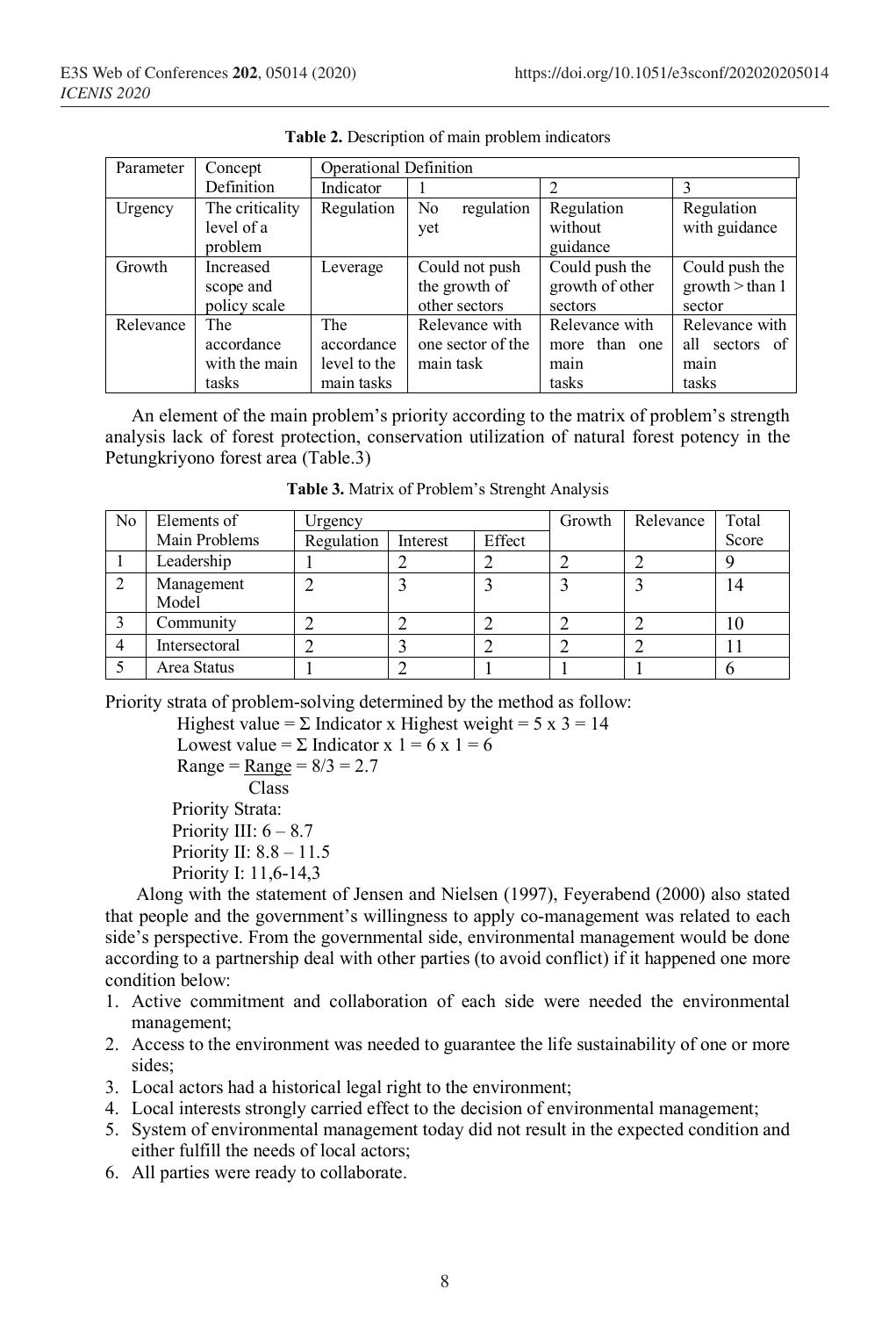People's point of view that had access privileges to the environment tended to follow the agreement of co-management if following conditions happen: First, the power of nonlocal actors to push their access environmental management without regard to traditional rules, and 2) Environmental management practices were categorized as not sustainable environmental management. Second, Co-management tried to accommodate the interest of various parties who had interests in the environment. On the principle, the basic of comanagement application was authority and advantage sharing. Practically, all steps that were started from initiative until the benefit distribution was important to be put forward of the responsibility sharing between stakeholders and active community.

Environmental management by the community in Petungkriyono nowadays still uses Bottom-Up Community Principle, which is by share profit mechanism between the landowners and the cultivators. But this condition often creates internal conflict in society. By the approach of collaboration management, it is expected to minimize the obstacles and other issues so it will guarantee the preservation of the natural forest. The benefits of collaborative management are:

- 1. Increase the knowledge and understanding between stakeholders.
- 2. Increase the trust between stakeholders.
- 3. Convince the stakeholders to collaborates.
- 4. Develop the capacity of stakeholders.
- 5. Create a communication network and mechanism of activities.
- 6. Do the benefit share.

By the Co-management approach, to resolve the gaps between government (top-down) and community (bottom-up), it is done the incorporation between Central/ Area Government with the wishes of the local community. So, it will accommodate community aspiration to increase the prosperity of Petungkriyono people. One of the participations and partnership in the environmental approach was known as co-management. Pinkerton (1993) defined comanagement as the real power-sharing between local managers and government so each side could control the deviation that would be done by other sides. Co-management could be defined as responsibility-sharing between related parties, such as government, society to manage resources or environment, furthermore, implementation of co-management could be gradual/ varied from informing to the society until the society could control all of the management as community control, between those two elements, there were some leveling/stratifications of co-management, started from consultation to partnership [9]. There were two (2) things that became co-management applications.

First, pre-condition that showed the environmental damages in a certain location or environmental conflict. Second, there was a guarantee that hope and benefit of the parties involved could be accommodated [6].

According to Mitchell (2000), co-management needed some condition that was a precondition of co-management success, those preconditions were shown in Table 4.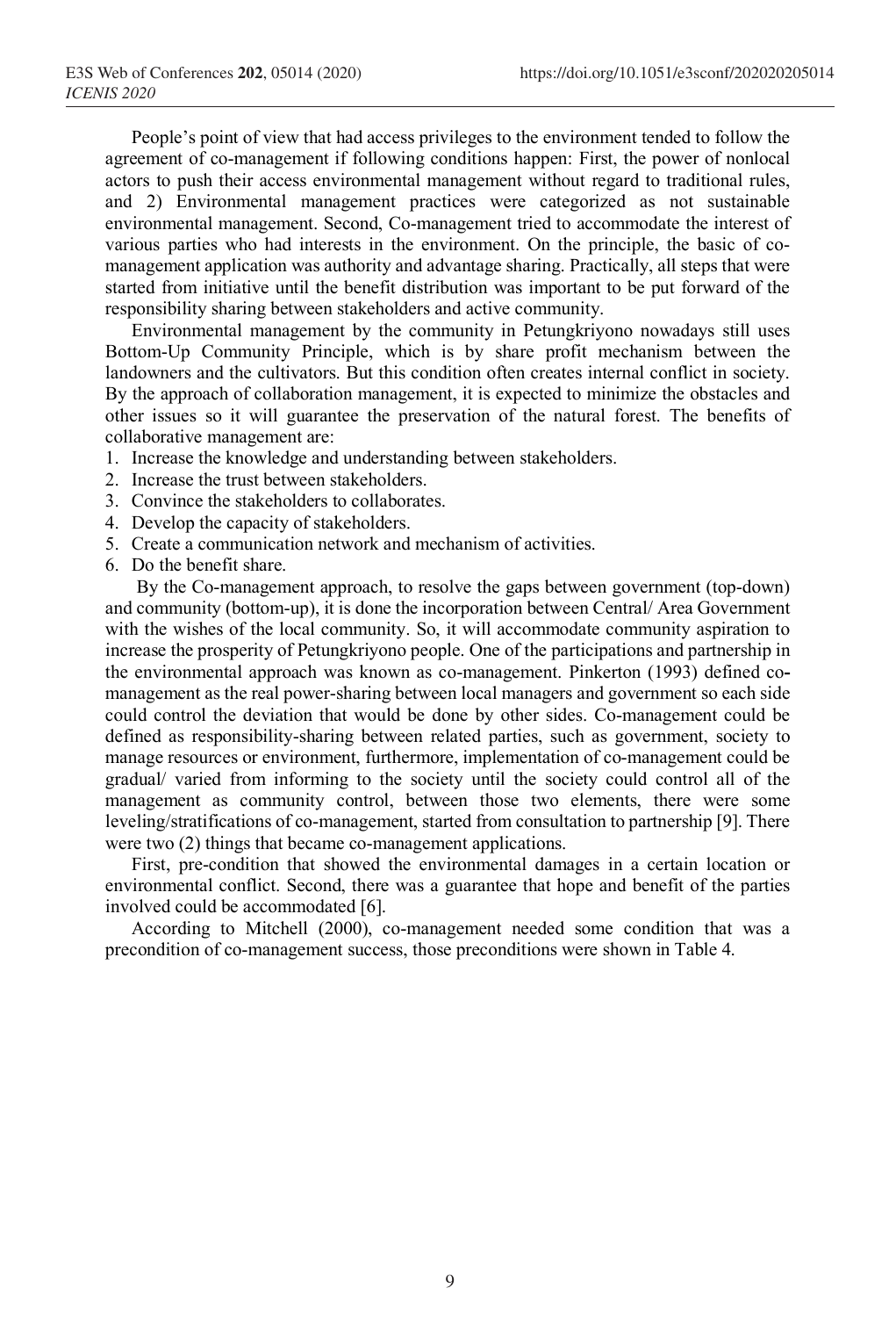| $\overline{\text{No}}$ | <b>Element</b>    | <b>Indicators of Co-Management Success Precondition</b>         |
|------------------------|-------------------|-----------------------------------------------------------------|
| 1                      | Good precondition | a. A critical environmental condition that was understood by    |
|                        |                   | all.                                                            |
|                        |                   | b. The environmental damage that disturbed the community.       |
|                        |                   | c. The environmental conflict that needed to be solved soon.    |
|                        |                   | d. Stakeholders' willingness to cooperate.                      |
| $\overline{2}$         | Good              | a. Formal agreement and had the power of law for long term      |
|                        | condition and     | interest                                                        |
|                        | mechanism         | b. The mechanism that was possibly got the advantages by the    |
|                        |                   | local community.                                                |
|                        |                   | c. The mechanism that allowed conservation and increasing       |
|                        |                   | of local community socio-cultural system.                       |
|                        |                   | d. Real support from the outsiders; i.e.: company, self-help an |
|                        |                   | institution (LSM), colleges others.                             |
| $\overline{3}$         | The right         | a. Pilot area coverage was not too wide, so the identification  |
|                        | dimension of      | and appreciation of the issue could be                          |
|                        | space             | done by the participant.                                        |
|                        |                   | b. The number of participants not too big, so it could be built |
|                        |                   | effective communication.                                        |
|                        |                   | c. Governmental democracy was not too big but had clear         |
|                        |                   | authority                                                       |
| $\overline{4}$         | Local society     | a. The involved groups were solid.                              |
|                        | steadiness        | b. Participants had similar perceptions and interests coverage  |
|                        |                   | area.                                                           |
|                        |                   | c. Participants had sponsored to mobilize the resources.        |
|                        |                   | d. The involved groups were depended on surrounding natural     |
|                        |                   | resources                                                       |
| 5                      | Human factor      | a. Individual/group that had the dedication.                    |
|                        |                   | b. A Fighting spirit to be involved in this program.            |
|                        |                   | c. A healthy relationship between government and society.       |
|                        |                   | d. Trust between participants                                   |

**Table 4.** Indicators of Co-Management Element according to Mitchell 2000

Besides those elements, co-management applications would be influenced by the condition of sociocultural and politics happened in a certain country and community. For example, during the reign of old order the government's role was strongly dominant, comanagement was not effective to be applied. The succeeded cases of co-management applications in other countries indicated that there was equality of roles and mutual trust growth between government, community business world. The application of co-management was mean as a willingness to empower local society, self-supporting, independent social justice. Through co-management, it was expected to improve the understanding of what people wanted, helped people to identify the issues, arranged the completion priority, increased commitment, social awareness and independent, decreased dependency and actualized the empowerment on the community involvement [4].

The study was concluded that the co-management approach in Petungkriyono here were alternatives to forest management that needed to achieve by using, i.e.: First, Socio Culture created natural forest as National Park with the concept of National Heritage. Second, Techno Forestry created the area of natural forest as a natural Laboratory of climate change. Third, Ecotourism, created natural forest as eco-tourism area, for both mass tourism and educational tourism. Fourth, Branding or as an icon of Pekalongan Regency by a unique characteristic of Javanese flora fauna in natural forest.